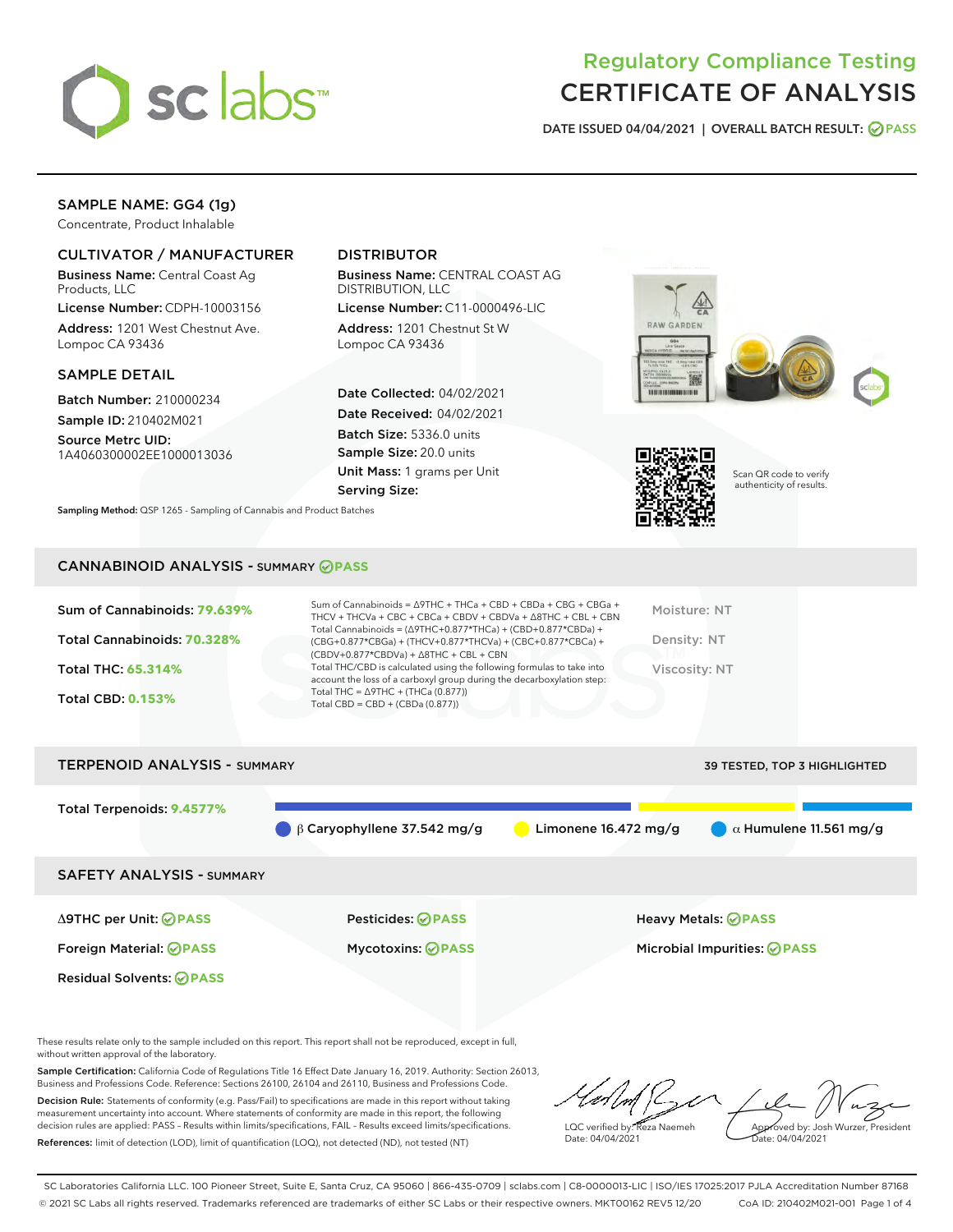



GG4 (1G) | DATE ISSUED 04/04/2021 | OVERALL BATCH RESULT: 2 PASS

### CANNABINOID TEST RESULTS - 04/03/2021 2 PASS

Tested by high-performance liquid chromatography with diode-array detection (HPLC-DAD). **Method:** QSP 1157 - Analysis of Cannabinoids by HPLC-DAD

#### TOTAL CANNABINOIDS: **70.328%**

Total Cannabinoids (Total THC) + (Total CBD) + (Total CBG) + (Total THCV) + (Total CBC) + (Total CBDV) + ∆8THC + CBL + CBN

TOTAL THC: **65.314%** Total THC (∆9THC+0.877\*THCa)

TOTAL CBD: **0.153%**

Total CBD (CBD+0.877\*CBDa)

TOTAL CBG: 1.05% Total CBG (CBG+0.877\*CBGa)

TOTAL THCV: 3.017% Total THCV (THCV+0.877\*THCVa)

TOTAL CBC: 0.794% Total CBC (CBC+0.877\*CBCa)

TOTAL CBDV: ND Total CBDV (CBDV+0.877\*CBDVa)

| <b>COMPOUND</b> | LOD/LOQ<br>(mg/g)          | <b>MEASUREMENT</b><br><b>UNCERTAINTY</b><br>(mg/g) | <b>RESULT</b><br>(mg/g) | <b>RESULT</b><br>(%) |
|-----------------|----------------------------|----------------------------------------------------|-------------------------|----------------------|
| <b>THCa</b>     | 0.05 / 0.14                | ±18.041                                            | 701.99                  | 70.199               |
| Δ9THC           | 0.06 / 0.26                | ±1.290                                             | 37.49                   | 3.749                |
| <b>THCVa</b>    | 0.07 / 0.20                | ±1.641                                             | 34.40                   | 3.440                |
| <b>CBGa</b>     | 0.1/0.2                    | ±0.53                                              | 10.1                    | 1.01                 |
| <b>CBCa</b>     | 0.07/0.28                  | ±0.443                                             | 9.05                    | 0.905                |
| <b>CBDa</b>     | 0.02/0.19                  | ±0.051                                             | 1.75                    | 0.175                |
| <b>CBG</b>      | 0.06/0.19                  | ±0.063                                             | 1.61                    | 0.161                |
| A8THC           | 0.1/0.4                    | N/A                                                | <b>ND</b>               | <b>ND</b>            |
| <b>THCV</b>     | 0.1/0.2                    | N/A                                                | <b>ND</b>               | <b>ND</b>            |
| <b>CBD</b>      | 0.07/0.29                  | N/A                                                | <b>ND</b>               | <b>ND</b>            |
| <b>CBDV</b>     | 0.04 / 0.15                | N/A                                                | <b>ND</b>               | <b>ND</b>            |
| <b>CBDVa</b>    | 0.03/0.53                  | N/A                                                | <b>ND</b>               | <b>ND</b>            |
| <b>CBL</b>      | 0.06 / 0.24                | N/A                                                | <b>ND</b>               | <b>ND</b>            |
| <b>CBN</b>      | 0.1/0.3                    | N/A                                                | <b>ND</b>               | <b>ND</b>            |
| <b>CBC</b>      | 0.2 / 0.5                  | N/A                                                | <b>ND</b>               | <b>ND</b>            |
|                 | <b>SUM OF CANNABINOIDS</b> |                                                    | 796.39 mg/g             | 79.639%              |

#### **UNIT MASS: 1 grams per Unit**

| ∆9THC per Unit                        | 1120 per-package limit                                                                    | 37.49 mg/unit<br><b>PASS</b> |  |  |  |  |
|---------------------------------------|-------------------------------------------------------------------------------------------|------------------------------|--|--|--|--|
| <b>Total THC per Unit</b>             |                                                                                           | 653.14 mg/unit               |  |  |  |  |
| <b>CBD per Unit</b>                   |                                                                                           | <b>ND</b>                    |  |  |  |  |
| <b>Total CBD per Unit</b>             |                                                                                           | $1.53$ mg/unit               |  |  |  |  |
| Sum of Cannabinoids<br>per Unit       |                                                                                           | 796.39 mg/unit               |  |  |  |  |
| <b>Total Cannabinoids</b><br>per Unit |                                                                                           | 703.28 mg/unit               |  |  |  |  |
|                                       | <b>MOISTURE TEST RESULT</b><br><b>DENSITY TEST RESULT</b><br><b>VISCOSITY TEST RESULT</b> |                              |  |  |  |  |

Not Tested

Not Tested

Not Tested

#### TERPENOID TEST RESULTS - 04/04/2021

Terpene analysis utilizing gas chromatography-flame ionization detection (GC-FID). **Method:** QSP 1192 - Analysis of Terpenoids by GC-FID

| <b>COMPOUND</b>         | LOD/LOQ<br>(mg/g) | <b>MEASUREMENT</b><br><b>UNCERTAINTY</b><br>(mq/q) | <b>RESULT</b><br>(mg/g)                         | <b>RESULT</b><br>$(\%)$ |
|-------------------------|-------------------|----------------------------------------------------|-------------------------------------------------|-------------------------|
| $\beta$ Caryophyllene   | 0.004 / 0.012     | ±1.3365                                            | 37.542                                          | 3.7542                  |
| Limonene                | 0.005 / 0.016     | ±0.2355                                            | 16.472                                          | 1.6472                  |
| $\alpha$ Humulene       | 0.009 / 0.029     | ±0.3711                                            | 11.561                                          | 1.1561                  |
| <b>Myrcene</b>          | 0.008 / 0.025     | ±0.0964                                            | 7.470                                           | 0.7470                  |
| Linalool                | 0.009 / 0.032     | ±0.1177                                            | 3.097                                           | 0.3097                  |
| $\alpha$ Bisabolol      | 0.008 / 0.026     | ±0.1487                                            | 2.785                                           | 0.2785                  |
| trans-ß-Farnesene       | 0.008 / 0.025     | ±0.0902                                            | 2.540                                           | 0.2540                  |
| Terpineol               | 0.016 / 0.055     | ±0.1324                                            | 2.157                                           | 0.2157                  |
| Terpinolene             | 0.008 / 0.026     | ±0.0426                                            | 2.077                                           | 0.2077                  |
| Fenchol                 | 0.010 / 0.034     | ±0.0786                                            | 2.032                                           | 0.2032                  |
| $\beta$ Pinene          | 0.004 / 0.014     | ±0.0213                                            | 1.856                                           | 0.1856                  |
| $\alpha$ Pinene         | 0.005 / 0.017     | ±0.0092                                            | 1.065                                           | 0.1065                  |
| <b>Nerolidol</b>        | 0.009 / 0.028     | ±0.0657                                            | 1.045                                           | 0.1045                  |
| Caryophyllene<br>Oxide  | 0.010 / 0.033     | ±0.0311                                            | 0.677                                           | 0.0677                  |
| <b>Borneol</b>          | 0.005 / 0.016     | ±0.0211                                            | 0.502                                           | 0.0502                  |
| Ocimene                 | 0.011 / 0.038     | ±0.0138                                            | 0.429                                           | 0.0429                  |
| Valencene               | 0.009 / 0.030     | ±0.0252                                            | 0.366                                           | 0.0366                  |
| Camphene                | 0.005 / 0.015     | ±0.0025                                            | 0.215                                           | 0.0215                  |
| Citronellol             | 0.003 / 0.010     | ±0.0063                                            | 0.130                                           | 0.0130                  |
| Eucalyptol              | 0.006 / 0.018     | ±0.0032                                            | 0.128                                           | 0.0128                  |
| Sabinene Hydrate        | 0.006 / 0.022     | ±0.0035                                            | 0.091                                           | 0.0091                  |
| $\alpha$ Phellandrene   | 0.006 / 0.020     | ±0.0009                                            | 0.063                                           | 0.0063                  |
| Nerol                   | 0.003 / 0.011     | ±0.0028                                            | 0.063                                           | 0.0063                  |
| $\gamma$ Terpinene      | 0.006 / 0.018     | ±0.0011                                            | 0.061                                           | 0.0061                  |
| $\alpha$ Terpinene      | 0.005 / 0.017     | ±0.0009                                            | 0.059                                           | 0.0059                  |
| 3 Carene                | 0.005 / 0.018     | ±0.0007                                            | 0.051                                           | 0.0051                  |
| Sabinene                | 0.004 / 0.014     | ±0.0004                                            | 0.030                                           | 0.0030                  |
| Isoborneol              | 0.004 / 0.012     | ±0.0005                                            | 0.013                                           | 0.0013                  |
| p-Cymene                | 0.005 / 0.016     | N/A                                                | <loq< th=""><th><loq< th=""></loq<></th></loq<> | <loq< th=""></loq<>     |
| Fenchone                | 0.009 / 0.028     | N/A                                                | ND                                              | ND                      |
| (-)-Isopulegol          | 0.005 / 0.016     | N/A                                                | ND                                              | ND                      |
| Camphor                 | 0.006 / 0.019     | N/A                                                | ND                                              | <b>ND</b>               |
| Menthol                 | 0.008 / 0.025     | N/A                                                | ND                                              | <b>ND</b>               |
| R-(+)-Pulegone          | 0.003 / 0.011     | N/A                                                | ND                                              | <b>ND</b>               |
| Geraniol                | 0.002 / 0.007     | N/A                                                | ND                                              | <b>ND</b>               |
| <b>Geranyl Acetate</b>  | 0.004 / 0.014     | N/A                                                | ND                                              | ND                      |
| $\alpha$ Cedrene        | 0.005 / 0.016     | N/A                                                | ND                                              | <b>ND</b>               |
| Guaiol                  | 0.009 / 0.030     | N/A                                                | ND                                              | <b>ND</b>               |
| Cedrol                  | 0.008 / 0.027     | N/A                                                | ND                                              | ND                      |
| <b>TOTAL TERPENOIDS</b> |                   |                                                    | 94.577 mg/g                                     | 9.4577%                 |

SC Laboratories California LLC. 100 Pioneer Street, Suite E, Santa Cruz, CA 95060 | 866-435-0709 | sclabs.com | C8-0000013-LIC | ISO/IES 17025:2017 PJLA Accreditation Number 87168 © 2021 SC Labs all rights reserved. Trademarks referenced are trademarks of either SC Labs or their respective owners. MKT00162 REV5 12/20 CoA ID: 210402M021-001 Page 2 of 4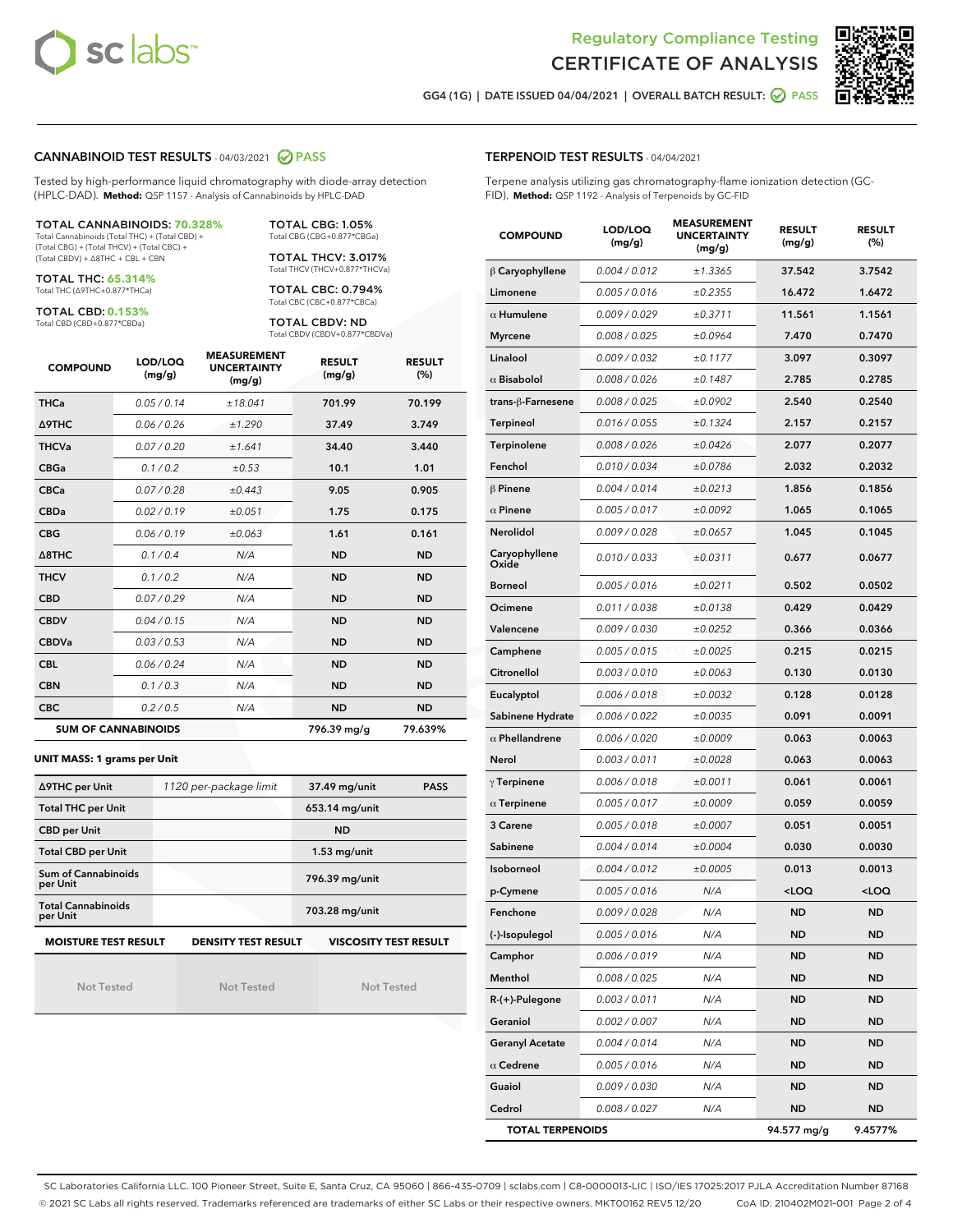



GG4 (1G) | DATE ISSUED 04/04/2021 | OVERALL BATCH RESULT: 2 PASS

## CATEGORY 1 PESTICIDE TEST RESULTS - 04/04/2021 @ PASS

Pesticide and plant growth regulator analysis utilizing high-performance liquid chromatography-mass spectrometry (HPLC-MS) or gas chromatography-mass spectrometry (GC-MS). \*GC-MS utilized where indicated. **Method:** QSP 1212 - Analysis of Pesticides and Mycotoxins by LC-MS or QSP 1213 - Analysis of Pesticides by GC-MS

| <b>COMPOUND</b>             | LOD/LOQ<br>$(\mu g/g)$ | <b>ACTION</b><br>LIMIT<br>$(\mu g/g)$ | <b>MEASUREMENT</b><br><b>UNCERTAINTY</b><br>$(\mu g/g)$ | <b>RESULT</b><br>$(\mu g/g)$ | <b>RESULT</b> |
|-----------------------------|------------------------|---------------------------------------|---------------------------------------------------------|------------------------------|---------------|
| Aldicarb                    | 0.03 / 0.08            | $\ge$ LOD                             | N/A                                                     | <b>ND</b>                    | <b>PASS</b>   |
| Carbofuran                  | 0.02 / 0.05            | $\ge$ LOD                             | N/A                                                     | <b>ND</b>                    | <b>PASS</b>   |
| Chlordane*                  | 0.03 / 0.08            | $\ge$ LOD                             | N/A                                                     | <b>ND</b>                    | <b>PASS</b>   |
| Chlorfenapyr*               | 0.03/0.10              | $\ge$ LOD                             | N/A                                                     | <b>ND</b>                    | <b>PASS</b>   |
| Chlorpyrifos                | 0.02 / 0.06            | $\ge$ LOD                             | N/A                                                     | <b>ND</b>                    | <b>PASS</b>   |
| Coumaphos                   | 0.02 / 0.07            | $\ge$ LOD                             | N/A                                                     | <b>ND</b>                    | <b>PASS</b>   |
| Daminozide                  | 0.02/0.07              | $\ge$ LOD                             | N/A                                                     | <b>ND</b>                    | <b>PASS</b>   |
| <b>DDVP</b><br>(Dichlorvos) | 0.03/0.09              | $\ge$ LOD                             | N/A                                                     | <b>ND</b>                    | <b>PASS</b>   |
| Dimethoate                  | 0.03 / 0.08            | $>$ LOD                               | N/A                                                     | <b>ND</b>                    | <b>PASS</b>   |
| Ethoprop(hos)               | 0.03/0.10              | $\ge$ LOD                             | N/A                                                     | <b>ND</b>                    | <b>PASS</b>   |
| Etofenprox                  | 0.02/0.06              | $>$ LOD                               | N/A                                                     | <b>ND</b>                    | <b>PASS</b>   |
| Fenoxycarb                  | 0.03/0.08              | $>$ LOD                               | N/A                                                     | <b>ND</b>                    | <b>PASS</b>   |
| Fipronil                    | 0.03 / 0.08            | $>$ LOD                               | N/A                                                     | <b>ND</b>                    | <b>PASS</b>   |
| Imazalil                    | 0.02/0.06              | $>$ LOD                               | N/A                                                     | <b>ND</b>                    | <b>PASS</b>   |
| <b>Methiocarb</b>           | 0.02 / 0.07            | $\ge$ LOD                             | N/A                                                     | <b>ND</b>                    | <b>PASS</b>   |
| Methyl<br>parathion         | 0.03/0.10              | $\ge$ LOD                             | N/A                                                     | <b>ND</b>                    | <b>PASS</b>   |
| <b>Mevinphos</b>            | 0.03/0.09              | $\ge$ LOD                             | N/A                                                     | <b>ND</b>                    | <b>PASS</b>   |
| Paclobutrazol               | 0.02 / 0.05            | $\ge$ LOD                             | N/A                                                     | <b>ND</b>                    | <b>PASS</b>   |
| Propoxur                    | 0.03 / 0.09            | $\ge$ LOD                             | N/A                                                     | <b>ND</b>                    | <b>PASS</b>   |
| Spiroxamine                 | 0.03 / 0.08            | $\ge$ LOD                             | N/A                                                     | <b>ND</b>                    | <b>PASS</b>   |
| Thiacloprid                 | 0.03/0.10              | $\ge$ LOD                             | N/A                                                     | <b>ND</b>                    | <b>PASS</b>   |

# CATEGORY 2 PESTICIDE TEST RESULTS - 04/04/2021 @ PASS

| <b>COMPOUND</b>   | LOD/LOQ<br>$(\mu g/g)$ | <b>ACTION</b><br><b>LIMIT</b><br>$(\mu g/g)$ | <b>MEASUREMENT</b><br><b>UNCERTAINTY</b><br>$(\mu g/g)$ | <b>RESULT</b><br>$(\mu g/g)$ | <b>RESULT</b> |
|-------------------|------------------------|----------------------------------------------|---------------------------------------------------------|------------------------------|---------------|
| Abamectin         | 0.03/0.10              | 0.1                                          | N/A                                                     | <b>ND</b>                    | <b>PASS</b>   |
| Acephate          | 0.02/0.07              | 0.1                                          | N/A                                                     | <b>ND</b>                    | <b>PASS</b>   |
| Acequinocyl       | 0.02/0.07              | 0.1                                          | N/A                                                     | <b>ND</b>                    | <b>PASS</b>   |
| Acetamiprid       | 0.02/0.05              | 0.1                                          | N/A                                                     | <b>ND</b>                    | <b>PASS</b>   |
| Azoxystrobin      | 0.02/0.07              | 0.1                                          | N/A                                                     | <b>ND</b>                    | <b>PASS</b>   |
| <b>Bifenazate</b> | 0.01/0.04              | 0.1                                          | N/A                                                     | <b>ND</b>                    | <b>PASS</b>   |
| <b>Bifenthrin</b> | 0.02/0.05              | 3                                            | N/A                                                     | <b>ND</b>                    | <b>PASS</b>   |
| <b>Boscalid</b>   | 0.03/0.09              | 0.1                                          | N/A                                                     | <b>ND</b>                    | <b>PASS</b>   |

# CATEGORY 2 PESTICIDE TEST RESULTS - 04/04/2021 continued

| <b>COMPOUND</b>               | LOD/LOQ<br>(µg/g) | <b>ACTION</b><br>LIMIT<br>$(\mu g/g)$ | <b>MEASUREMENT</b><br><b>UNCERTAINTY</b><br>(µg/g) | <b>RESULT</b><br>(µg/g) | <b>RESULT</b> |
|-------------------------------|-------------------|---------------------------------------|----------------------------------------------------|-------------------------|---------------|
| Captan                        | 0.19/0.57         | 0.7                                   | N/A                                                | <b>ND</b>               | <b>PASS</b>   |
| Carbaryl                      | 0.02 / 0.06       | 0.5                                   | N/A                                                | ND                      | <b>PASS</b>   |
| Chlorantranilip-<br>role      | 0.04 / 0.12       | 10                                    | N/A                                                | <b>ND</b>               | <b>PASS</b>   |
| Clofentezine                  | 0.03 / 0.09       | 0.1                                   | N/A                                                | <b>ND</b>               | <b>PASS</b>   |
| Cyfluthrin                    | 0.12 / 0.38       | 2                                     | N/A                                                | <b>ND</b>               | <b>PASS</b>   |
| Cypermethrin                  | 0.11 / 0.32       | 1                                     | N/A                                                | <b>ND</b>               | <b>PASS</b>   |
| <b>Diazinon</b>               | 0.02 / 0.05       | 0.1                                   | N/A                                                | <b>ND</b>               | <b>PASS</b>   |
| Dimethomorph                  | 0.03 / 0.09       | 2                                     | N/A                                                | <b>ND</b>               | <b>PASS</b>   |
| Etoxazole                     | 0.02 / 0.06       | 0.1                                   | N/A                                                | <b>ND</b>               | <b>PASS</b>   |
| Fenhexamid                    | 0.03 / 0.09       | 0.1                                   | N/A                                                | <b>ND</b>               | <b>PASS</b>   |
| Fenpyroximate                 | 0.02 / 0.06       | 0.1                                   | N/A                                                | <b>ND</b>               | <b>PASS</b>   |
| <b>Flonicamid</b>             | 0.03/0.10         | 0.1                                   | N/A                                                | <b>ND</b>               | <b>PASS</b>   |
| Fludioxonil                   | 0.03/0.10         | 0.1                                   | N/A                                                | <b>ND</b>               | <b>PASS</b>   |
| Hexythiazox                   | 0.02 / 0.07       | 0.1                                   | N/A                                                | <b>ND</b>               | <b>PASS</b>   |
| Imidacloprid                  | 0.04 / 0.11       | 5                                     | N/A                                                | <b>ND</b>               | <b>PASS</b>   |
| Kresoxim-methyl               | 0.02 / 0.07       | 0.1                                   | N/A                                                | ND                      | <b>PASS</b>   |
| <b>Malathion</b>              | 0.03 / 0.09       | 0.5                                   | N/A                                                | <b>ND</b>               | <b>PASS</b>   |
| Metalaxyl                     | 0.02 / 0.07       | 2                                     | N/A                                                | <b>ND</b>               | <b>PASS</b>   |
| Methomyl                      | 0.03 / 0.10       | 1                                     | N/A                                                | <b>ND</b>               | <b>PASS</b>   |
| Myclobutanil                  | 0.03 / 0.09       | 0.1                                   | N/A                                                | <b>ND</b>               | <b>PASS</b>   |
| <b>Naled</b>                  | 0.02 / 0.07       | 0.1                                   | N/A                                                | <b>ND</b>               | <b>PASS</b>   |
| Oxamyl                        | 0.04 / 0.11       | 0.5                                   | N/A                                                | <b>ND</b>               | <b>PASS</b>   |
| Pentachloronitro-<br>benzene* | 0.03 / 0.09       | 0.1                                   | N/A                                                | <b>ND</b>               | <b>PASS</b>   |
| Permethrin                    | 0.04 / 0.12       | 0.5                                   | N/A                                                | <b>ND</b>               | <b>PASS</b>   |
| Phosmet                       | 0.03 / 0.10       | 0.1                                   | N/A                                                | <b>ND</b>               | <b>PASS</b>   |
| Piperonylbu-<br>toxide        | 0.02 / 0.07       | 3                                     | N/A                                                | <b>ND</b>               | <b>PASS</b>   |
| Prallethrin                   | 0.03 / 0.08       | 0.1                                   | N/A                                                | <b>ND</b>               | <b>PASS</b>   |
| Propiconazole                 | 0.02 / 0.07       | 0.1                                   | N/A                                                | <b>ND</b>               | <b>PASS</b>   |
| Pyrethrins                    | 0.04 / 0.12       | 0.5                                   | N/A                                                | ND                      | PASS          |
| Pyridaben                     | 0.02 / 0.07       | 0.1                                   | N/A                                                | ND                      | <b>PASS</b>   |
| Spinetoram                    | 0.02 / 0.07       | 0.1                                   | N/A                                                | <b>ND</b>               | <b>PASS</b>   |
| Spinosad                      | 0.02 / 0.07       | 0.1                                   | N/A                                                | <b>ND</b>               | <b>PASS</b>   |
| Spiromesifen                  | 0.02 / 0.05       | 0.1                                   | N/A                                                | <b>ND</b>               | <b>PASS</b>   |
| Spirotetramat                 | 0.02 / 0.06       | 0.1                                   | N/A                                                | <b>ND</b>               | <b>PASS</b>   |
| Tebuconazole                  | 0.02 / 0.07       | 0.1                                   | N/A                                                | ND                      | <b>PASS</b>   |
| Thiamethoxam                  | 0.03 / 0.10       | 5                                     | N/A                                                | <b>ND</b>               | <b>PASS</b>   |
| Trifloxystrobin               | 0.03 / 0.08       | 0.1                                   | N/A                                                | <b>ND</b>               | <b>PASS</b>   |